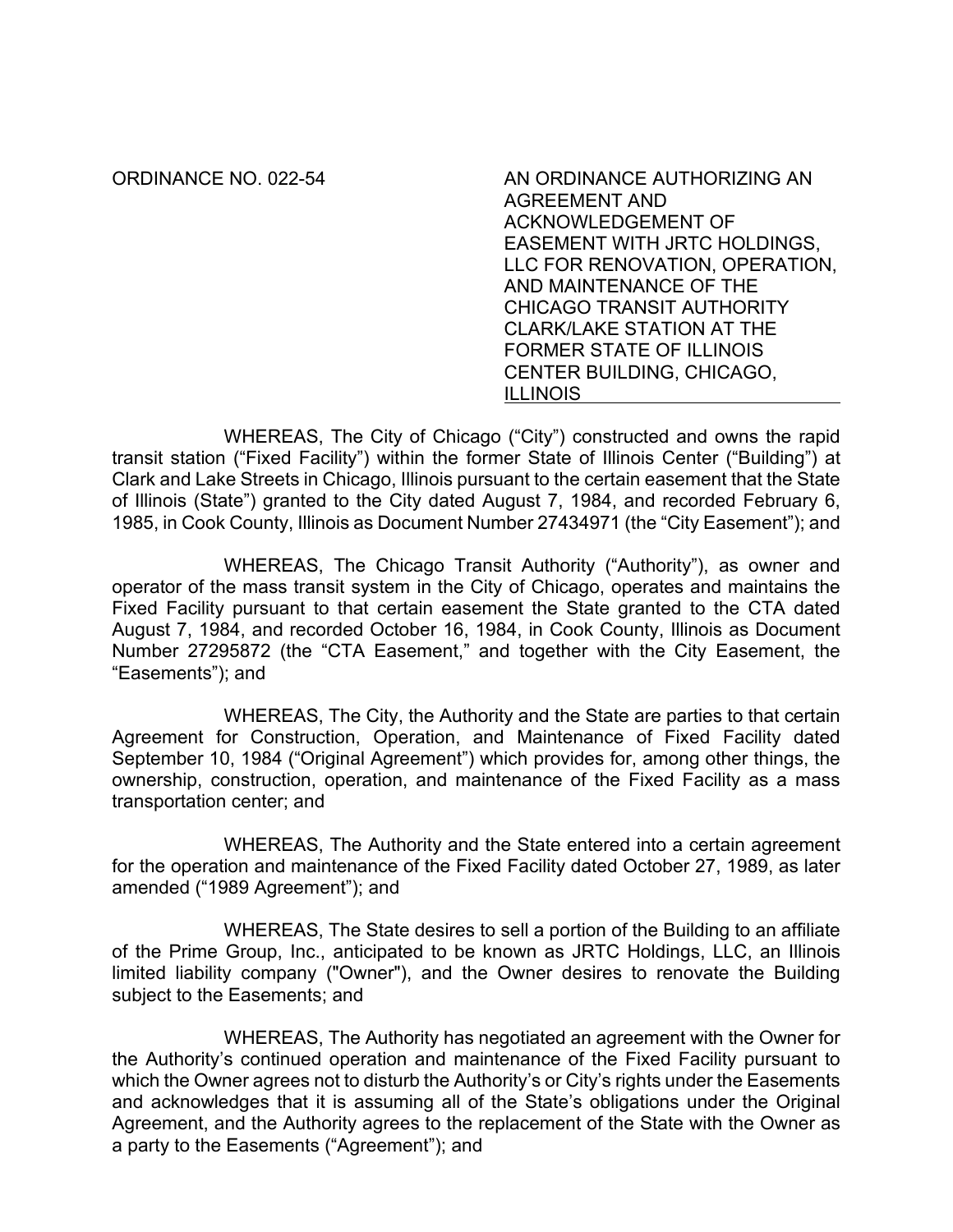ORDINANCE NO. 022-54 (Continued) -2

WHEREAS, The Agreement requires the Owner and its agents to defend and indemnify the Authority and the City for the Owner's or its contractors' or subcontractors' negligence or willful misconduct and requires the Authority to defend and indemnify the Owner and the City for the Authority's or its agents' willful misconduct or negligent operation and maintenance of the Fixed Facility and the conducting of trains through the station; and

WHEREAS, The Authority and the State have agreed to enter into a separate agreement to terminate the 1989 Agreement; now, therefore:

## BE IT ORDAINED BY THE CHICAGO TRANSIT BOARD OF THE CHICAGO TRANSIT AUTHORITY:

SECTION 1. The Chairman of the Transit Board, or his designee, is authorized to execute an Agreement with the Owner for the renovation, operation, and maintenance of the Chicago Transit Authority station within the State of Illinois Center, located at Clark and Lake Streets, Chicago, Illinois.

SECTION 2. The Agreement replaces the State of Illinois with the Owner as a party to the Easements, requires the Owner to confirm that it shall not disturb or disrupt the City's or the Authority's rights under the Easements, requires the Owner to indemnify the Authority and the City for the negligence or willful misconduct of the Owner or its agents and requires the Authority to indemnify the Owner and the City for the Authority's or its agents' willful misconduct or negligent operation and maintenance of the Fixed Facility and the conducting of trains through the station, requires the Owner to acknowledge that it is assuming all of the State's obligations under the Original Agreement between the State of Illinois, City of Chicago, and the Authority dated September 10, 1984, and contains such other terms as are substantially in conformance with the Agreement for Renovation, Operation, and Maintenance of Fixed Facility and Acknowledgement of Easement (Relating to Clark/Lake Rapid Transit Station in James R. Thompson Center) attached as Exhibit A hereto.

SECTION 3. The Chairman, or his designee, is further authorized to execute an agreement with the State of Illinois to terminate the agreement between the Authority and the State for the operation and maintenance of the Fixed Facility dated October 27, 1989.

SECTION 4. The Chief Infrastructure Officer, or his designee, is authorized to take such actions and execute such documents or agreements as may be required in connection with the Owner's renovation and operation of the State of Illinois Center, located at Clark and Lake Streets, Chicago, Illinois, with respect to the Fixed Facility;